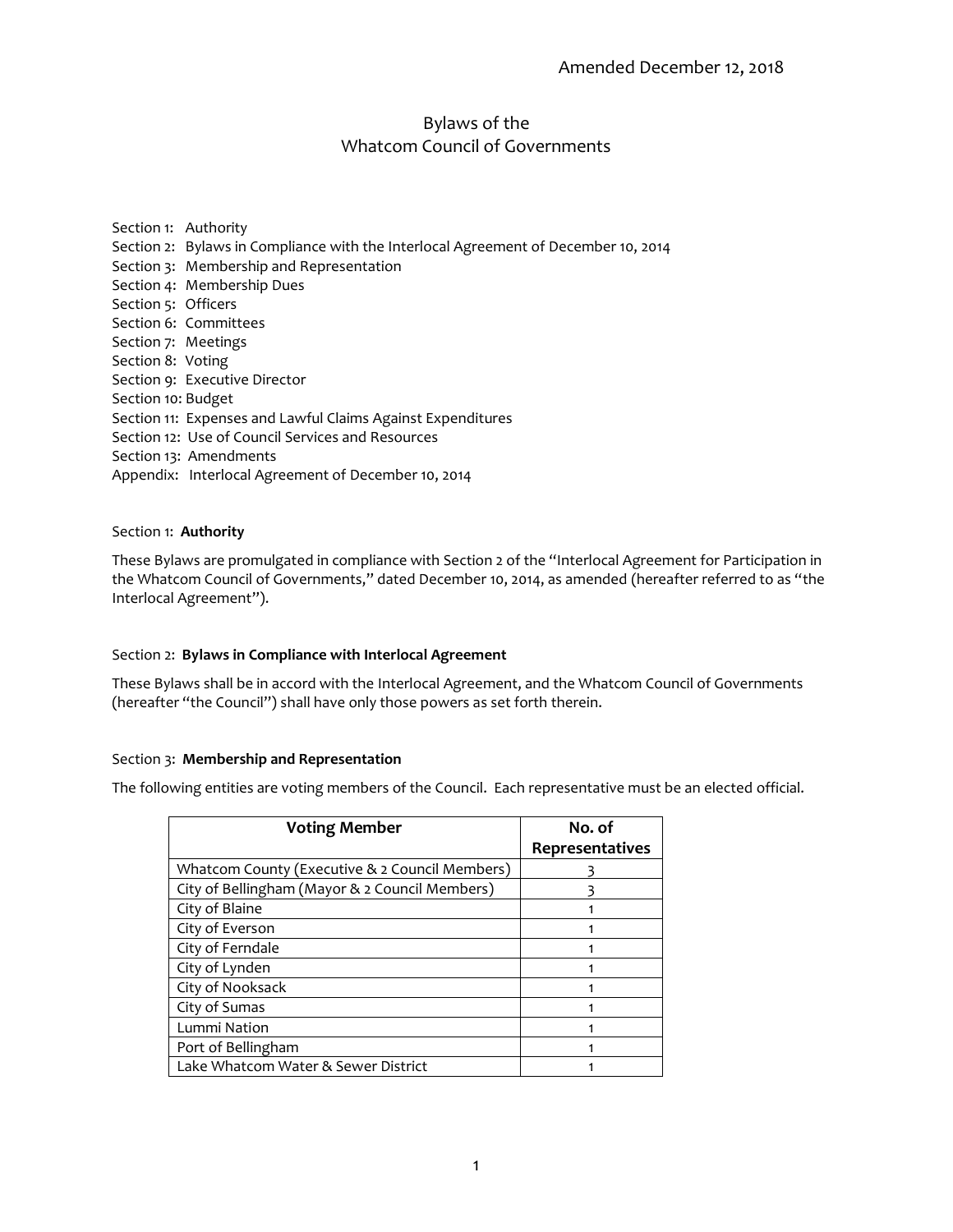### A. Other Jurisdictions and Special Purpose Districts Allowed

Other governmental units or special purpose districts with jurisdiction in all or part of Whatcom County and governed by elected officials are eligible for voting membership on the Council. Boards, advisory committees and other entities that are part of any voting member of the Council are ineligible for either voting or non-voting membership on the Council.

### B. Assent to Interlocal Agreement Required

Governmental units or special purpose districts meeting the aforementioned requirements may become voting members of the Council upon signing the Interlocal Agreement, paying annual dues, and upon amendment of these Bylaws by the Council.

# C. Associate Membership

Associate members are authorized and shall be subject to annual dues in an amount to be determined annually by the Council. Associate members are non-voting members of the Council. Community organizations and public agencies not part of a voting member of the Council may become associate members upon the approval of the Council and payment of annual dues.

### Section 4: **Membership Dues**

Annual contributions from the participating entities shall be due no later than February 28.

### Section 5: **Officers**

The officers of the Council shall be the Chairperson, Vice-Chairperson and Secretary-Treasurer. The officers shall be elected at the January meeting of the Council from among the representatives of the voting members that are also members of the Whatcom Transportation Policy Board. Officers shall serve until such time as they are replaced at an election of officers.

# A. Chairperson

The Chairperson shall: 1) preside at all meetings of the Council, Executive Committee and Whatcom Transportation Policy Board; 2) be authorized to approve expenditures; 3) be authorized to call special meetings; 4) set the time and place of meetings unless otherwise directed by the membership; 5) establish committees and appoint members to committees; and 6) perform other duties as the membership shall direct.

#### B. Vice-Chairperson

The Vice-Chairperson shall act in the Chairperson's place in his/her absence and be authorized to approve expenditures. The Vice-Chairperson shall also serve as First Vice-Chairperson of the Whatcom Transportation Policy Board.

# C. Secretary-Treasurer

The Secretary-Treasurer shall: 1) ensure that all records of the Council and Executive Committee, including necessary budget and financial records, are maintained in accordance with applicable laws; 2) attend all meetings of the Council and Executive Committee and ensure that the proceedings are properly recorded; 3) be authorized to approve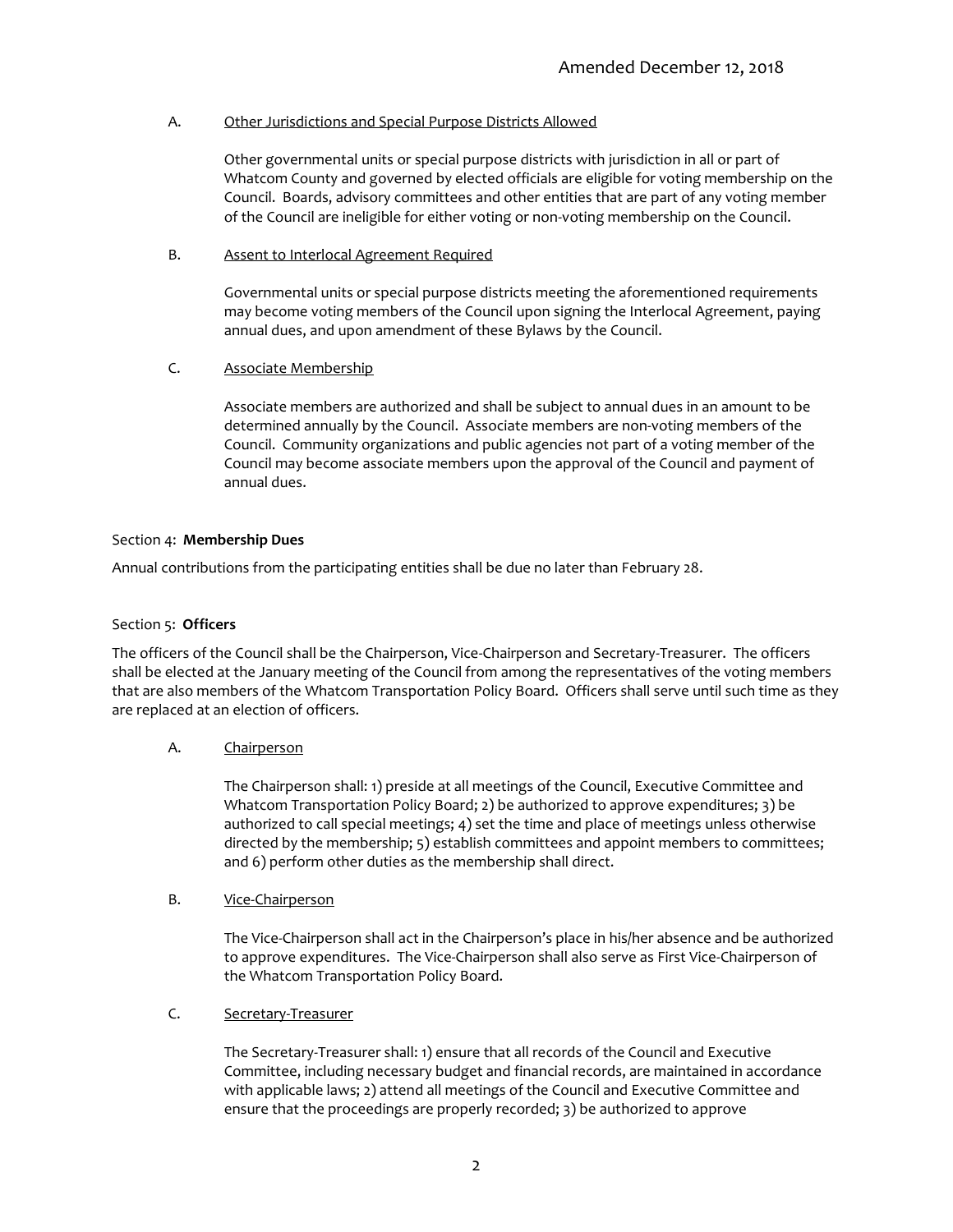expenditures; 4) act as Chair in the absence of the Chairperson and Vice-Chairperson; and; 5) serve as Second Vice-Chairperson of the Whatcom Transportation Policy Board.

D. Unforeseen Departure of Officers

In the event that any officer leaves a post prior to the end of his/her term, the next ranking officer in succession shall fill the position. Vacancies created by this method shall be filled by election.

#### Section 6: **Committees**

#### A. Executive Committee

The Executive Committee shall consist of eight members, who shall be drawn from the voting representatives of the Council. The Chairperson, Vice-Chairperson and Secretary-Treasurer of the Council are automatically members of the Executive Committee and shall exercise the duties of their offices in Executive Committee meetings. The membership of the Executive Committee shall include the following Council representatives: the mayor and one councilperson from the City of Bellingham; the Whatcom County Executive and one Whatcom County councilperson; one commissioner from the Port of Bellingham; and three representatives of the six small cities in Whatcom County.

1. Unforeseen Changes to the Executive Committee

In the event that a particular member jurisdiction has newly elected officials within a given calendar year, and if such a change causes a vacancy on the Executive Committee for that year, the unaffected Executive Committee members shall appoint a new representative to fill the vacant position at their next meeting. Such appointment will be subject to ratification of the Council at its next meeting.

2. Powers and Functions

The Executive Committee shall have the following authority and functions:

- a. To ensure that policy decisions made by the Council are carried out, and to oversee the continuing administration of the functions and purposes of the Council.
- b. To recommend the preliminary budget and schedule of assessments to the Council for approval. The Executive Committee shall ensure that all expenditures are in accord with the budget.
- c. To establish subcommittees to address matters it has identified.
- d. To receive recommendations for policy decisions from committees and to submit such recommendations with the Executive Committee's own comments and recommendations to the Council for action.
- e. To authorize execution of contracts and agreements.
- f. To provide oversight of and guidance to the Executive Director.

### B. Whatcom Transportation Policy Board

The Whatcom Transportation Policy Board is established to serve as the Metropolitan Planning Organization for the Bellingham Urbanized Area and the Regional Transportation Planning Organization for Whatcom County. The Whatcom Transportation Policy Board operates under its own set of bylaws approved by the Council.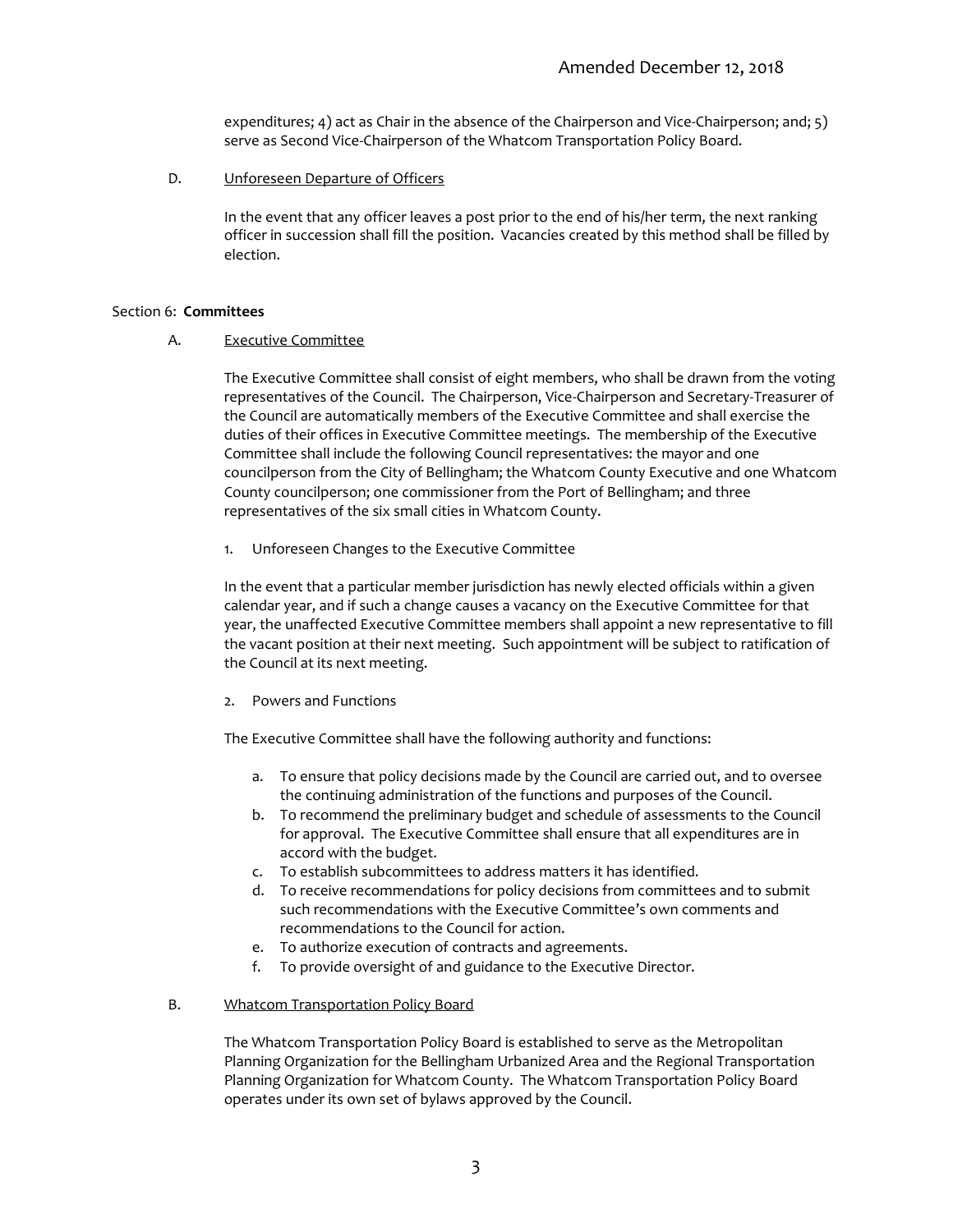# C. Ad Hoc Committees

The Council may establish ad hoc committees by a majority vote of the representatives present at any duly called meeting at which a quorum is present.

### Section 7: **Meetings**

### A. Regular Meetings

Regular meetings of the Council and its committees shall be held in a location and on a schedule approved by the Council at its last meeting of the previous calendar year. Notice of meetings shall be sent to all representatives at least five (5) days prior to the date of such meetings.

### B. Special Meetings

Special meetings may be called:

- 1. by the Chairperson;
- 2. by majority vote of the Executive Committee; or
- 3. by written request of a majority of the voting members.

Notice of special meetings may be by telephone or electronic mail, and all members of the Council shall be notified.

### C. Conduct of Meetings

Meetings shall be conducted in accordance with these Bylaws. When procedural questions arise that are not addressed in these Bylaws, the current authorized edition of *Robert's Rules of Order* shall be followed.

D. Quorum

A quorum for all Council meetings, including committee meetings, shall be a simple majority of the voting members in good standing. A simple majority of those present shall be required to decide an issue unless otherwise specified in these Bylaws.

E. Absence of Chairperson, Vice-Chairperson and Secretary-Treasurer

In cases where the Chairperson, Vice-Chairperson and Treasurer are absent at the start time of a scheduled meeting, the voting members present shall elect a voting member to act as Chairperson for that meeting.

#### Section 8: **Voting**

All matters coming before the Council, including the amendment of these Bylaws, shall be decided by representatives of the voting membership subject to the requirements of the Interlocal Agreement.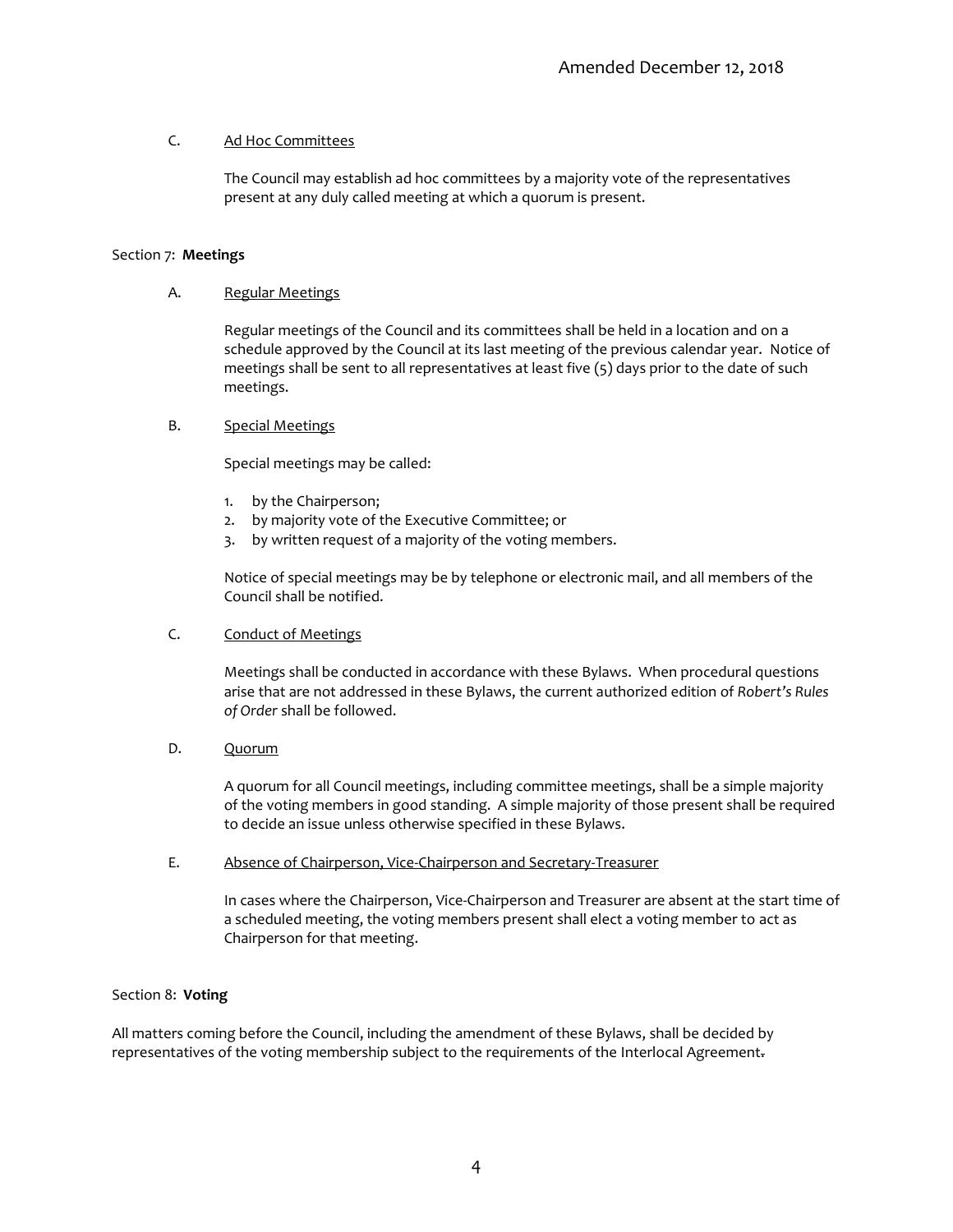### A. Voting at Council Meetings

Each representative shall be entitled to one vote. At any duly called meeting at which a quorum is present (as stipulated in Section 7 of these Bylaws), a vote of a majority of the representatives present shall be required to decide any question except the following:

- 1. Approval of and amendments to the annual budget
- 2. Membership dues assessments
- 3. Amendment of these Bylaws or the Interlocal Agreement, and
- 4. Hiring or terminating the employment of the Executive Director.

An affirmative vote of a majority of the full voting membership shall be required to decide questions pertaining to those specific issues.

B. Voting at Executive Committee Meetings

Each Executive Committee representative shall be entitled to one vote.

#### C. Proxy Voting and Alternates

Voting by proxy is not permitted at either Council or Executive Committee meetings. Alternates may be designated by each member of the Council provided that the person so designated is also an elected official serving in the same body as the regular representative to the Council, except in the case of the Whatcom County Executive, whose alternate may only be the Executive Pro Tem, and the Mayor of Bellingham, whose alternate may only be the Mayor Pro Tem. Only the regular representative or the designated alternate may vote at meetings.

#### Section 9: **Executive Director**

The Council may retain an Executive Director to implement its mission, goals, and policies. Subject to Executive Committee oversight, the Executive Director is authorized to establish and implement business, management, administrative, and employment policies, and to employ such personnel as he/she determines necessary to effectively operate the Council.

- A. The Executive Director shall be responsible for management of the Council, including, but not limited to: a) receiving monies payable to the Council and disbursement thereof as authorized; b) maintaining accurate and complete accounts of all receipts and disbursements; c) supervising all studies and programs authorized by the Council; d) supervising all staff, including the hiring and firing of staff; and e) performing such other duties as may be assigned to the Executive Director from time to time by the Council, Executive Committee, or Chairperson.
- B. The Executive Director shall have authority to execute procurements with a value of fifty thousand dollars (\$50,000) or less in the name of the Council which are in conformance with the approved budget or annual work program. Procurements greater than fifty thousand dollars (\$50,000) shall require the prior approval of the Council or Executive Committee before execution by the Executive Director.
- C. The Executive Director is authorized to enter into funding agreements and contracts on behalf of the Council when the scope of work is part of the Council's normal operations and within the approved budget.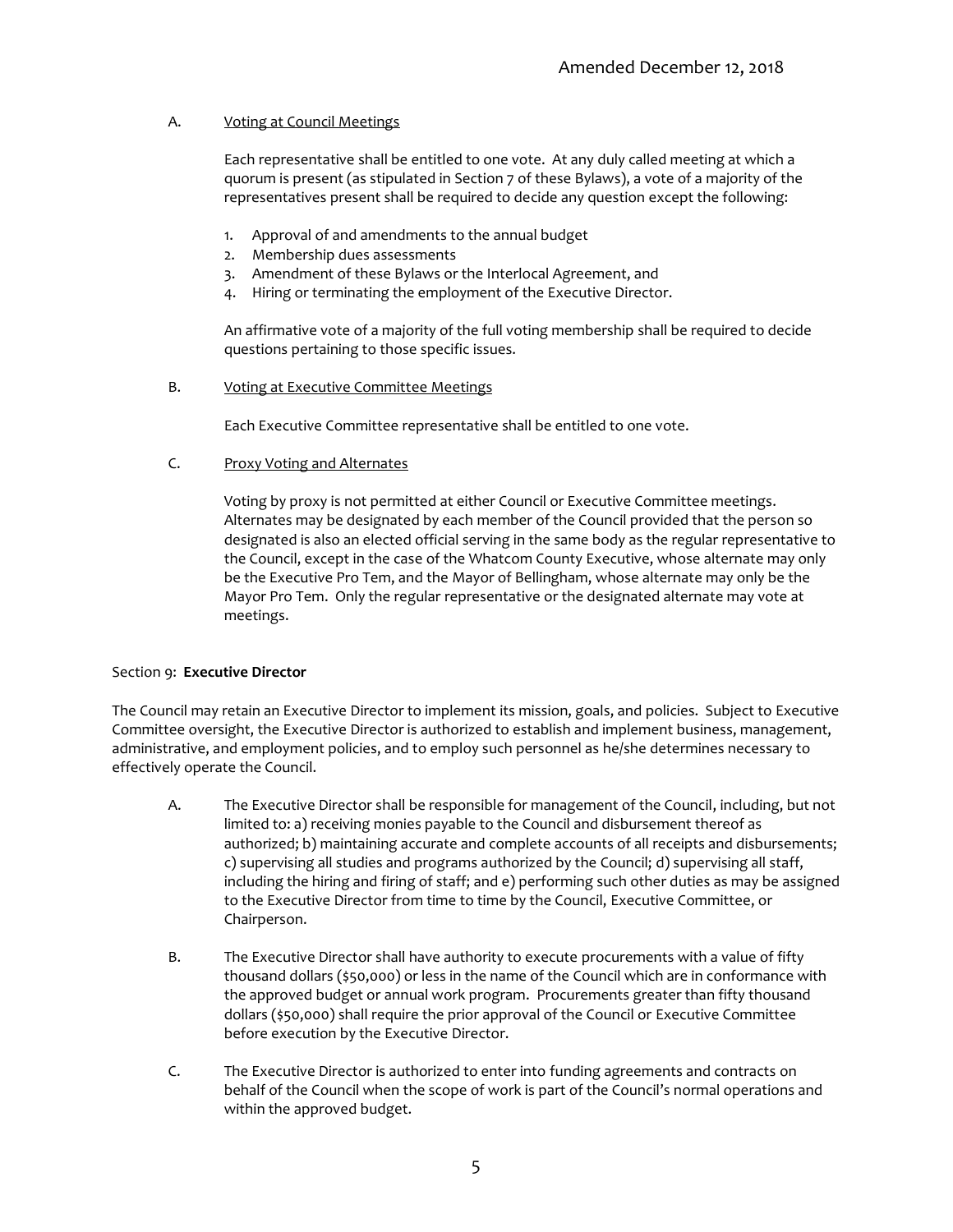- D. In such instances when the Executive Director is not and shall not be available to execute contracts, agreements or invoices on behalf of the Council within the timeframe allotted for said execution, the Deputy Executive Director is authorized to do so within the constraints imposed by Section 9, subsections A and B of these Bylaws. The Deputy Executive Director shall inform the Chairperson and Executive Director as expeditiously as practicable that he/she has exercised such authority.
- E. The Executive Director shall prepare a budget annually in accordance with these Bylaws.

#### Section 10: **Budget**

A. Estimate

A budget estimate for the ensuing year shall be prepared by the staff and sent to each member not later than August 15, of each year.

B. Preliminary

The preliminary budget shall include recommendations for projects to be undertaken for the following year. It shall include the expected expenditures and income approved for the current year and recommended for the following year. Expenditures shall be divided into the major classifications of salaries and benefits, items of maintenance and operation, and capital outlays. The revenue section of the budget shall indicate by source the expected contribution of each participating member agency and all other revenue. Each member entity shall review this estimate, making additional recommendations it deems appropriate, no later than October 31 of each calendar year.

C. Review

The Executive Committee, at a meeting prior to the December meeting of the Council Board, shall consider the preliminary budget and make such additional changes as may be necessary, and recommend it for Council approval.

D. **Approval** 

At its regular December meeting, the Council shall review the preliminary budget, make such additional changes as may be necessary, and adopt the final budget.

E. Amendment

The Council may amend its budget from time-to-time, provided that at no time may its budget expenditures exceed funds reasonably expected to be available.

#### Section 11: **Expenses and Lawful Claims Against Expenditures**

Expenditures of the Council shall be audited and verified, and listings thereof signed by a Council officer and the Executive Director**.** The Executive Committee or Council shall review and approve the expenditures retroactively.